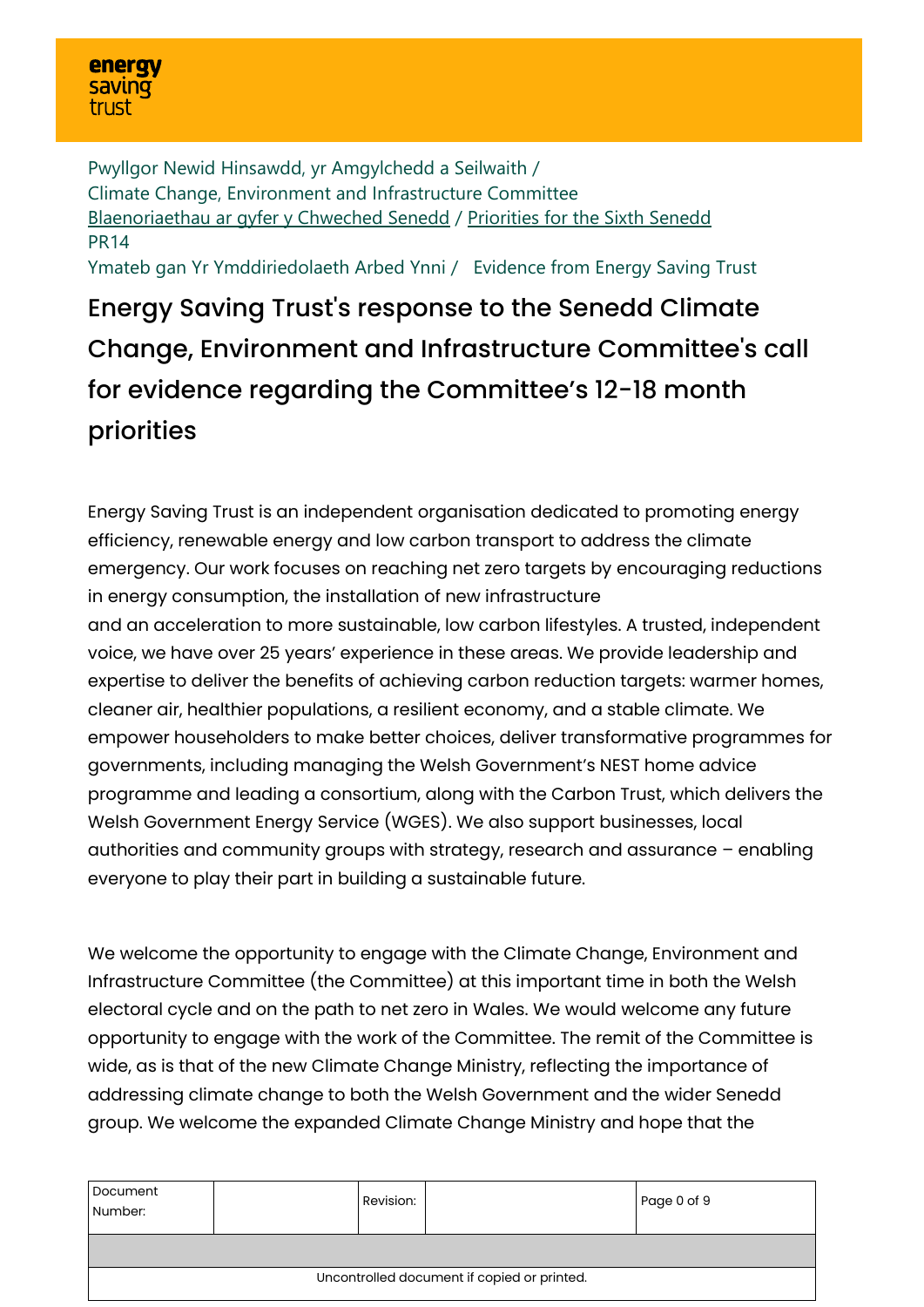Committee will work collaboratively to hold Welsh Government to account on its climate commitments. We noted in the Ministers' response to the Committee that they referred to a Welsh Government Climate Change Board, we would welcome some more information on the makeup and remit of this board. Below, we set out, based on our organisation's expertise and experience, what we believe are the crucial near-term priorities for the Committee to consider.

## **Key points made in our response are summarised below.**

- **Decarbonising heat and enabling household retrofit**
	- o A support programme for all households must be a priority
	- o A clear strategy for heat decarbonisation is needed with targets for the number of heat pump installations by 2030
	- o Action in this priority area will deliver significant economic, health and social benefits for Wales
	- o These benefits will be best guaranteed with immediate action taken to strengthen the supply chain and upskill the workforce to deliver these projects.
	- o This work can build on the successes of the Warm Homes Programme and Optimised Retrofit Programme
	- o Financing is a crucial area that needs attention. All households should be able to access forms of low cost financing to help in the transition
	- o This must be complemented with impartial, expert and in-depth advice for all households
- **Incentivising the EV rollout**
	- o EVs, while by no means the entire answer, will be critical in the transition to a low carbon transport system given the reliance on personal vehicles in Wales
	- o Investment in infrastructure ahead of demand is an essential prerequisite of a successful rollout and will have considerable benefits in terms of job creation
	- o Consumers must be supported with both financing and expert and impartial advice. Models exist elsewhere that can be drawn on.

| Document<br>Number:                         |  | Revision: |  | Page 1 of 9 |
|---------------------------------------------|--|-----------|--|-------------|
|                                             |  |           |  |             |
| Uncontrolled document if copied or printed. |  |           |  |             |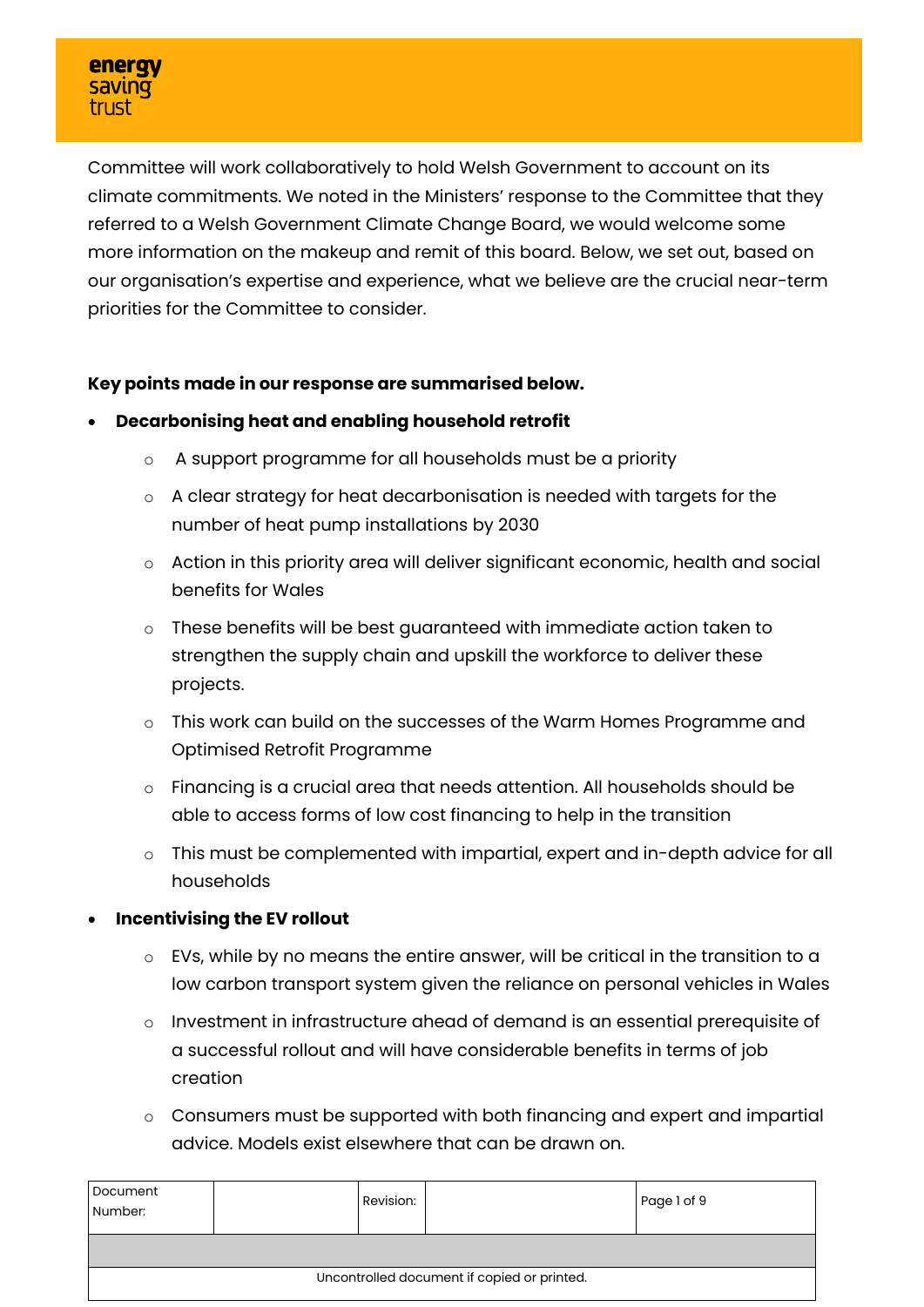### • **Ensuring a fair transition**

- o This priority area is critical to the success of the low carbon transition. People must feel that they have a stake in the changes happening in society and policy is not 'being done to them'
- o The CCC recognises that demand reduction driven by behaviour change will be necessary to reach net zero.
- o Working to ensure a fair transition will bring multiple benefits.

# **Decarbonising heat and enabling retrofit for all households**

We strongly welcomed the reference to heat decarbonisation in the Ministers' response to the Committee and particularly the recognition that addressing this priority area represents "a substantial cross-cutting challenge". In our view a priority area for Welsh Government and for Committee scrutiny will need to be the delivery of a support programme to help all households decarbonise their heating systems. Improving the energy efficiency and decarbonising the heating systems of Welsh homes will be essential to meet Wales' climate change targets.

To help spur action on heat decarbonisation Welsh Government should consider setting its own target for the installation of renewable heating systems of 50,000 per year by 2030, broadly aligning with the UK-level recommendations of the Climate Change Committee. Equally important is a need to embed lessons learned through the Warm Homes Programme and the Optimised Retrofit Programme (ORP) to allow households in Wales, regardless of tenure type or financial situation, to be supported in retrofitting their homes to make them more energy efficient, less expensive to run and more comfortable.

A significant proportion of Welsh emissions come from heating and energy use in our homes. Wales has some of the least thermally efficient housing in Western Europe<sup>1</sup> having the lowest percentage of dwellings in EPC Band 'C' or above of any of the UK nations (28%)<sup>2</sup>, and a significant proportion of 'hard-to-treat' homes. The Welsh

<sup>2</sup> https://gov.wales/sites/default/files/statistics-and-research/2019-10/welsh-housing-conditions-surveyenergy-efficiency-dwellings-april-2017-march-2018-795.pdf

| Document<br>Number:                         |  | Revision: |  | Page 2 of 9 |
|---------------------------------------------|--|-----------|--|-------------|
|                                             |  |           |  |             |
| Uncontrolled document if copied or printed. |  |           |  |             |

<sup>1</sup> https://www.tado.com/t/en/uk-homes-losing-heat-up-to-three-times-faster-than-europeanneighbours/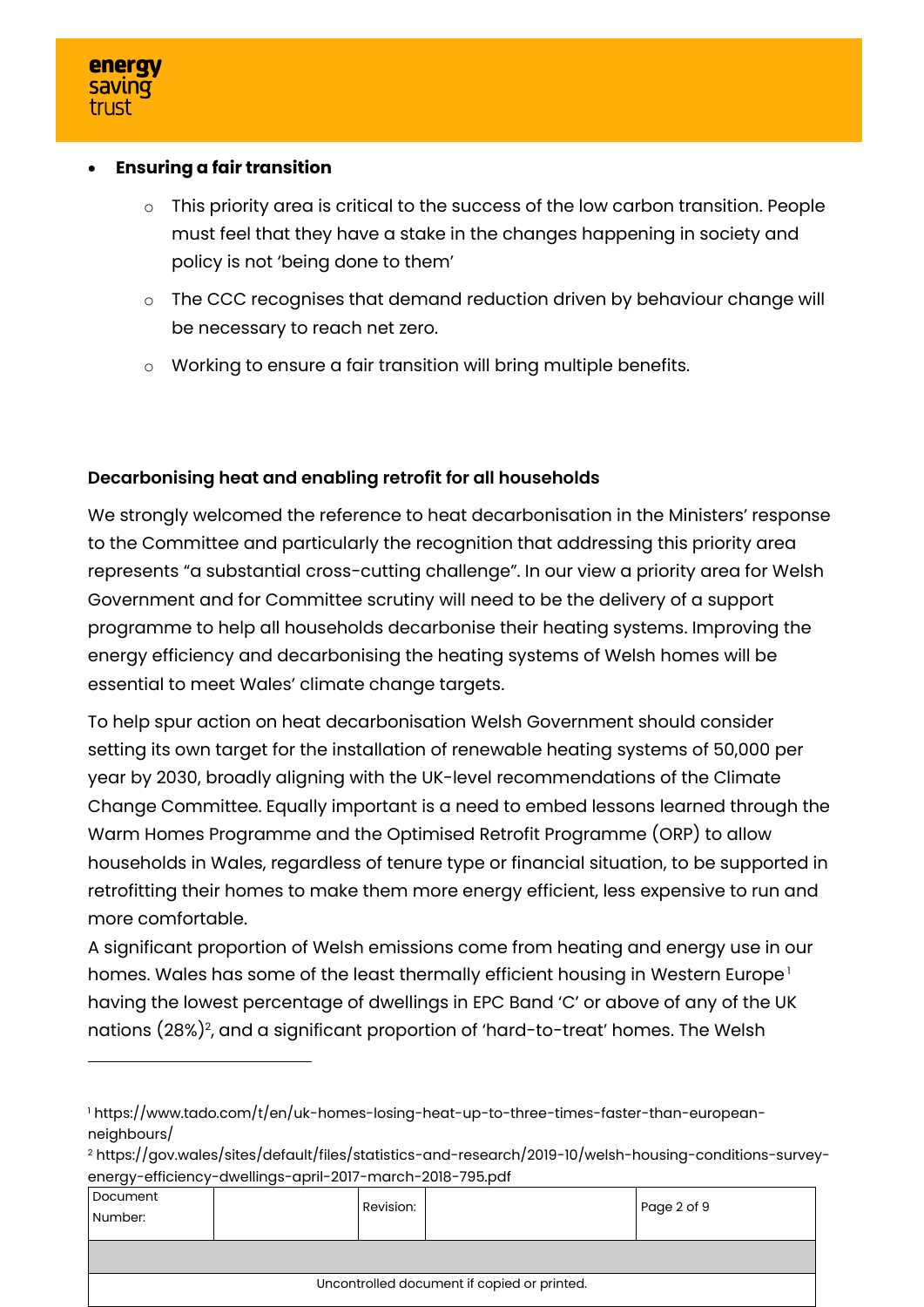### energy **saving** trust

Government has worked hard over many years to improve the thermal efficiency of the poorest housing in Wales with considerable success, halving the rate of fuel poverty in a little over a decade. As Wales ramps up efforts to decarbonise, a focus on low carbon heating and addressing housing types and households that have not received as much support in the past (such as those who may self fund a portion of future work) must become a priority. We believe the potential for job creation in the energy efficient retrofit and renewable heat sectors in Wales could be significant. A recent IPPR report<sup>3</sup> highlighted that in Wales expanding home energy efficiency retrofits and renewable heat installations could offer significant job creation potential. Frustratingly, virtually all of the available economic models calculate the potential for new jobs at the UK level. This can make it challenging to disaggregate the figures for Wales and the opportunity that may exist. We can estimate the number of jobs that could be created in Wales by considering the proportion of Welsh homes that are below EPC Band 'C' relative to the UK total. For example, it has been estimated that there are approximately 12 million UK homes below EPC Band 'C', of which approximately 1.12 million are in Wales<sup>4, 5</sup>. Therefore, we can assume that 9.33% of new UK-wide jobs in this sector might be located in Wales. This makes a number of assumptions including a proxy for renewable heat installations, the makeup of the housing stock, the fact that many homes will ultimately need to be retrofitted to above EPC 'C' to achieve net zero etc. In July of 2020 Energy Saving Trust analysed the green recovery and job creation potential of energy efficiency retrofit out to 2030 arriving at the figure of 161,000 jobs across the UK<sup>6</sup>. We estimate (taking the 9.33% figure for Wales) this would equate to over 15,000 Welsh jobs. Despite the assumptions outlined above the likelihood is that these figures are an underestimate, particularly over the longer term and when we factor in the need for heat decarbonisation and consider that reaching net zero will require many existing and new Welsh homes to go beyond EPC 'C'.

Energy efficiency retrofit and the rollout of renewable heat is particularly beneficial due to being geographically dispersed and labour intensive and would primarily support traders and SMEs in Wales. Significant co-benefits would also arise from this investment

<sup>6</sup> [https://energysavingtrust.org.uk/about-us/news/home-energy-efficiency-should-be-central-covid](https://energysavingtrust.org.uk/about-us/news/home-energy-efficiency-should-be-central-covid-recovery-package)[recovery-package](https://energysavingtrust.org.uk/about-us/news/home-energy-efficiency-should-be-central-covid-recovery-package)

| Document<br>Number:                         |  | Revision: |  | Page 3 of 9 |  |  |
|---------------------------------------------|--|-----------|--|-------------|--|--|
|                                             |  |           |  |             |  |  |
| Uncontrolled document if copied or printed. |  |           |  |             |  |  |

<sup>3</sup> https://www.ippr.org/files/2020-07/transforming-the-economy-after-covid19-july2020.pdf

<sup>4</sup> https://statswales.gov.wales/Catalogue/Housing/Dwelling-Stock-Estimates/dwellingstockestimates-bylocalauthority-tenure

<sup>5</sup> https://gov.wales/sites/default/files/statistics-and-research/2019-10/welsh-housing-conditions-surveyenergy-efficiency-dwellings-april-2017-march-2018-795.pdf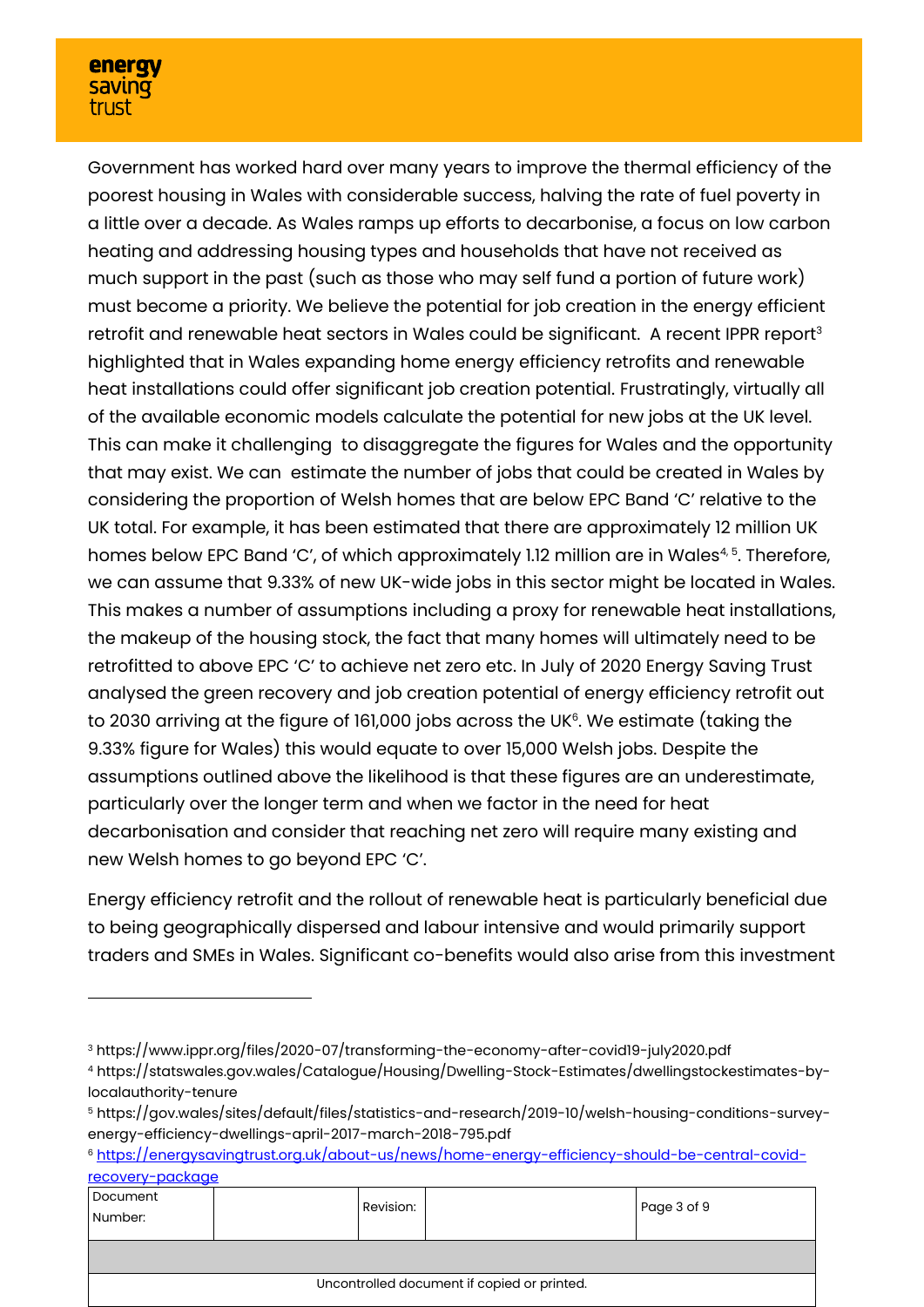in terms of improved public health, the alleviation of fuel poverty, and the comfort and well-being of the people of Wales.

Our work as part of the Warm Homes Programme in Wales and Home Energy Scotland<sup>7</sup> has given us considerable insight into the challenge of retrofitting households. Broadly, we feel that the most significant challenges relate to advice, financing and skills.

Addressing the first of these challenges could see Welsh Government's current fuel poverty focussed advice provision being expanded to deliver a 'one-stop-shop' or 'net zero home' advice service to incorporate impartial, expert and personalised renewable heat, low-carbon transport and renewable generation advice for all households and landlords, which could include advice on sources of funding and would encourage and support people to take action. Lessons from the ORP and the ongoing in-home advice pilot should also be integrated into this advice service. We note that the second iteration of ORP will soon be launched and look forward to its remit being expanded so more lessons can be learned which can be applied to those in private housing. In terms of financing, everyone recognises that Welsh government's finances are constrained, particularly post-COVID, but we hope that the recent Future Generations Commission report<sup>8</sup>, produced alongside the New Economics Foundation, into the financing of retrofit in Wales is being considered thoroughly in Welsh Government. It is our view that a significant proportion of the retrofit and heat decarbonisation financing challenge could be addressed with the help of long term low interest loans<sup>9</sup> or Property Assessed Clean Energy (PACE) financing<sup>10</sup> where the loan is attached to the property and could be paid back over a mortgage length period of time (eg via council tax) with repayments equal to energy cost savings. These approaches could allow grant funding to be focused on those most in need while reducing Welsh Government expenditure. In terms of the retrofit and low carbon heat installation skills gap, ORP is certainly improving the level of skill of those tradespeople involved in the programme as well as the relevant supply chains and we welcomed the announcement in the previous Senedd term of the creation of Retrofit Academies within existing FE colleges. It would be useful to receive an update regarding these important skills hubs.

<sup>10</sup> https://www.europace2020.eu/

| Document<br>Number:                         |  | Revision: |  | Page 4 of 9 |
|---------------------------------------------|--|-----------|--|-------------|
|                                             |  |           |  |             |
| Uncontrolled document if copied or printed. |  |           |  |             |

<sup>7</sup> https://www.homeenergyscotland.org/about-us/

<sup>&</sup>lt;sup>8</sup> https://www.futuregenerations.wales/resources\_posts/homes-fit-for-the-future-the-retrofit-challenge/

<sup>9</sup> https://www.homeenergyscotland.org/find-funding-grants-and-loans/interest-free-loans/detail/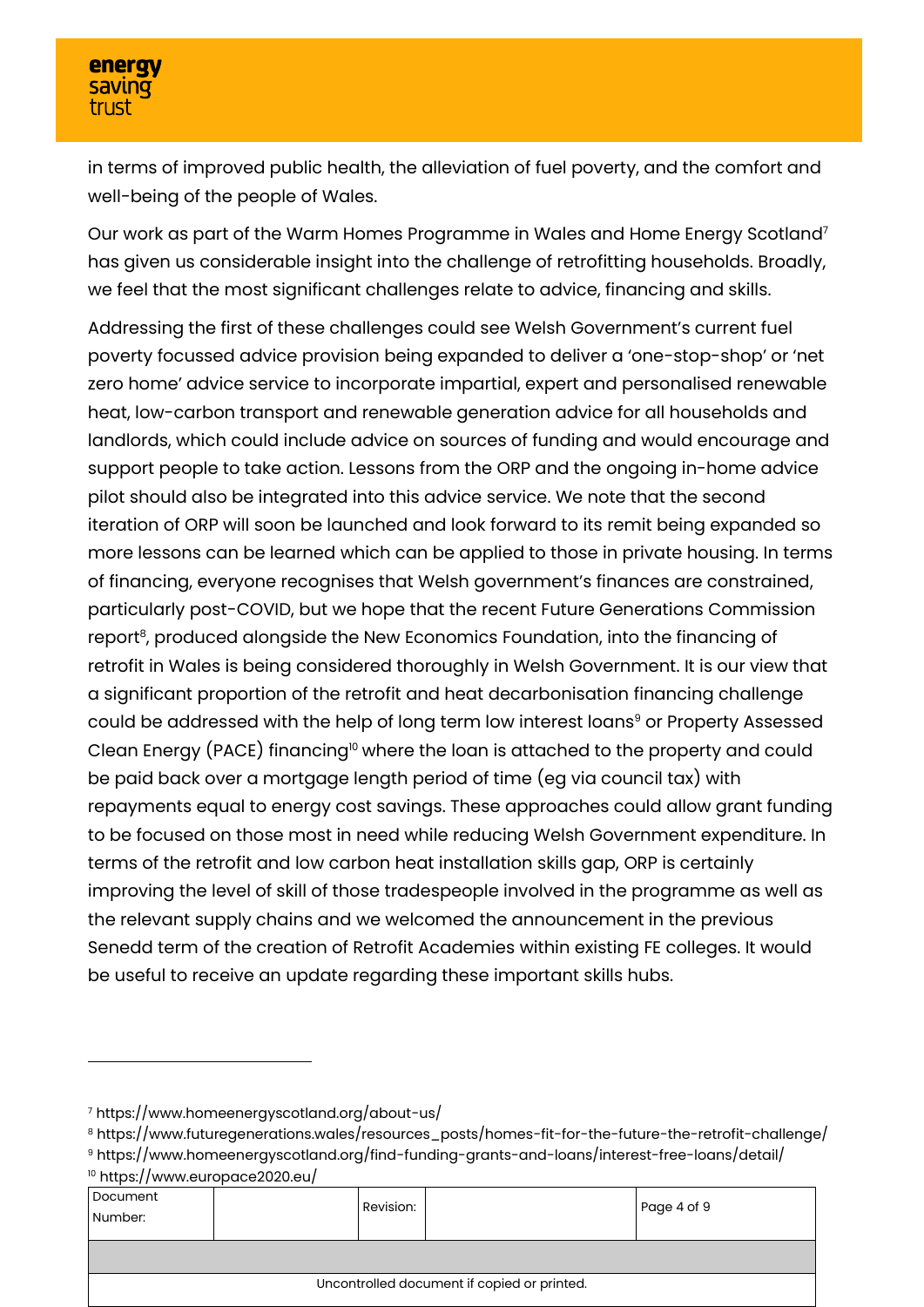As the Ministers' state in their response to the Committee, powers over planning are some of the most useful levers Welsh Government has to help on the path to net zero. With this in mind, as the updated Part L and F regulations enter into force over the next 12-18 months we feel it would be worthwhile for the Committee to track how these strengthened planning rules are being applied in practice and what impact they are having on emissions from Welsh homes and businesses.

# **Incentivising the EV rollout**

In Wales, 80% of commutes are made by car, the highest proportion in Great Britain, while the majority of trips in Wales are short, illustrating that significant opportunities exist to rebalance this situation and accelerate the transition towards zero carbon transport". Emissions from surface transport account for 16% of Welsh emissions<sup>12</sup>, the third highest emitting sector, and so it is critical that we take immediate action to eliminate these emissions as soon as possible. The Welsh Government's commitment to transport decarbonisation is clear to see and significant funding has been announced to accelerate the expansion of active travel to more communities across Wales while strengthening the public transport offering – both essential components of a connected and decarbonised transport system. However, given that so many journeys are taken by car in Wales and, at present, our public transport network is unable to serve everyone, battery electric vehicles will be a crucial piece of the low carbon transport puzzle in Wales. This is particularly true of rural areas where there is high car dependency.

Recent research undertaken by the Behavioural Insights Team and the Transport Research Laboratory, '*Driving and accelerating the adoption of electric vehicles in the UK'*<sup>13</sup> *,* found that access to adequate infrastructure played a crucial role in promoting the adoption of EVs, while awareness raising, access to accurate information, and affordability were fundamental prerequisites. Investment in reliable, affordable, convenient public charging infrastructure underpins the transition to electric vehicles

<sup>13</sup>https://assets.publishing.service.gov.uk/government/uploads/system/uploads/attachment\_data/file/914 111/driving-and-accelerating-the-adoption-of-electric-vehicles-in-the-uk.pdf

| Document<br>Number:                         |  | Revision: |  | Page 5 of 9 |
|---------------------------------------------|--|-----------|--|-------------|
|                                             |  |           |  |             |
| Uncontrolled document if copied or printed. |  |           |  |             |

<sup>11</sup> https://gov.wales/sites/default/files/consultations/2020-11/supporting-information-transport-data-andtrends.pdf

<sup>&</sup>lt;sup>12</sup> https://gov.wales/sites/default/files/publications/2020-07/greenhouse-gas-emissions-infographic-2018.pdf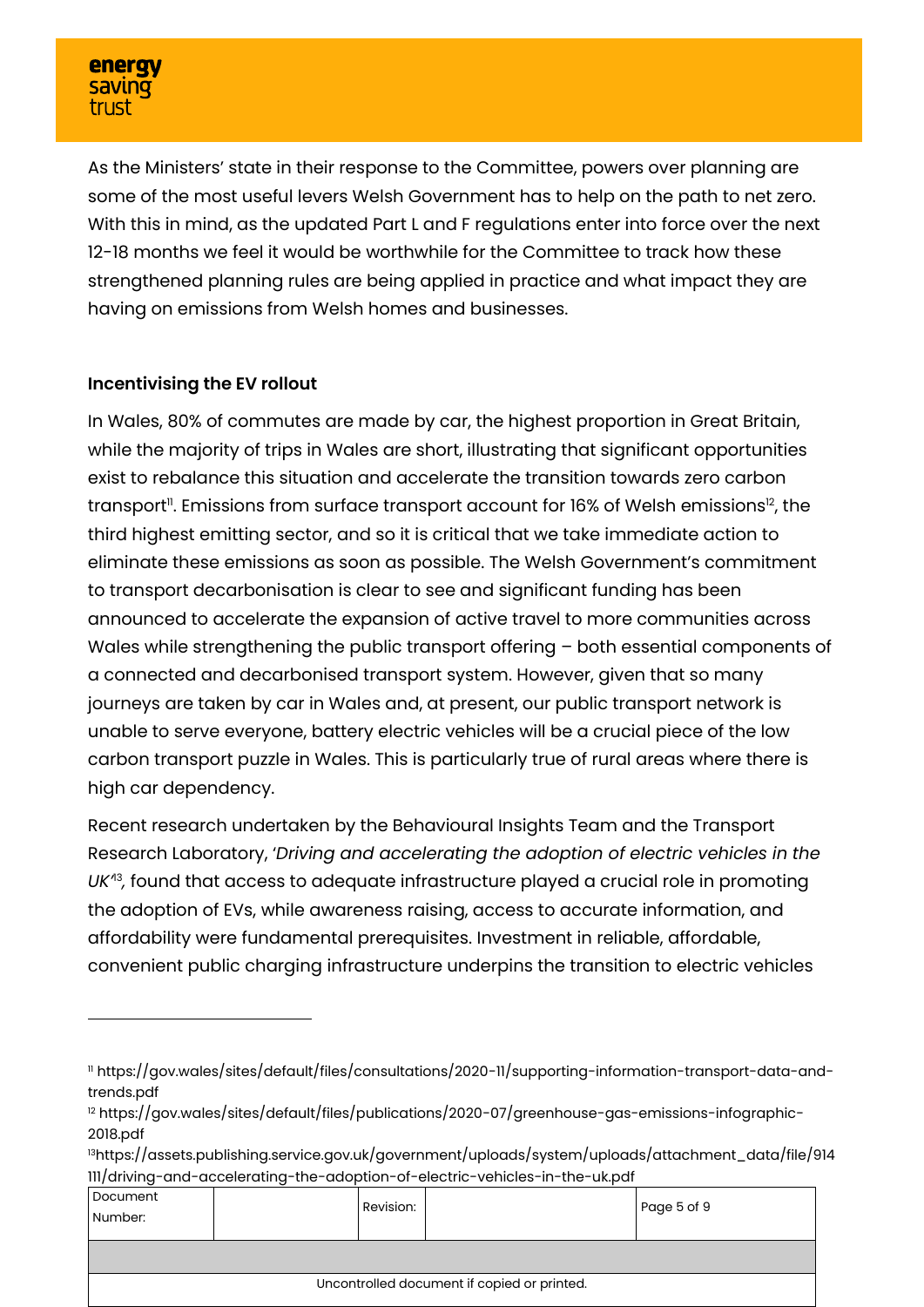and was identified as a key net-zero aligned opportunity for job creation and recovery from Covid-19 by LSE researchers $^{\text{14}}$  and by the TUC  $^{\text{15}}$ . Ensuring that the continued rollout of EV charging infrastructure is equitable and occurs ahead of need will be a critical transport policy challenge over the sixth Senedd term.

The provision of impartial and expert advice to support households to make informed decisions regarding the purchase of EVs should also feature in Welsh Government's transport policy. Without this kind of support consumers risk being left behind, not able to benefit from the transition to a decarbonised transport system. As a first step, the Welsh Government could broaden its pre-existing home energy and local authority advice service to include advice on EVs and chargepoints. This is an approach already underway in Scotland through the Home Energy Scotland (HES) advice service<sup>16</sup> which Energy Saving Trust manages on behalf of the Scottish Government.

Apart from helping to provide an effective network of chargepoints targeting currently under served regions and providing impartial and expert advice, it is our view that Welsh Government should consider creating a new and used EV loan scheme to address the access to finance issue and allow more people to benefit from the EV rollout while helping to reduce transport emissions in rural areas not well served by public transport at present. In Scotland we manage the Transport Scotland new and used Electric Vehicle Loan schemes. These financial support schemes have proven effective at encouraging the take up of low carbon transport modes with 91% of respondents to a survey on the EV Loan reporting that the loan had an impact on their decision to purchase an EV, and 41% saying that they would not have been able to purchase their EV without the loan. In our view it is right for the Welsh Government to consider the possibility of offering similar loans in Wales to support more households in making the switch to electric vehicles.

Given the importance of transport decarbonisation in meeting Wales' overall decarbonisation goals we feel that it is important to ask how households will be supported to transition to low carbon transport modes, particularly if public and active travel are not a viable option. It is our view that impartial and expert advice alongside financial support will be necessary to achieve an equitable transition and that this kind of support should become available over the next 12-18 months.

<sup>15</sup> [https://www.tuc.org.uk/sites/default/files/TUC%20Jobs%20Recovery%20Plan\\_2020-06-17\\_proofed.pdf](https://www.tuc.org.uk/sites/default/files/TUC%20Jobs%20Recovery%20Plan_2020-06-17_proofed.pdf) <sup>16</sup> <https://www.homeenergyscotland.org/make-greener-choices-at-home-on-the-go/>

| Document<br>Number:                         |  | Revision: |  | Page 6 of 9 |
|---------------------------------------------|--|-----------|--|-------------|
|                                             |  |           |  |             |
| Uncontrolled document if copied or printed. |  |           |  |             |

<sup>14</sup> <http://cep.lse.ac.uk/pubs/download/cepcovid-19-010.pdf>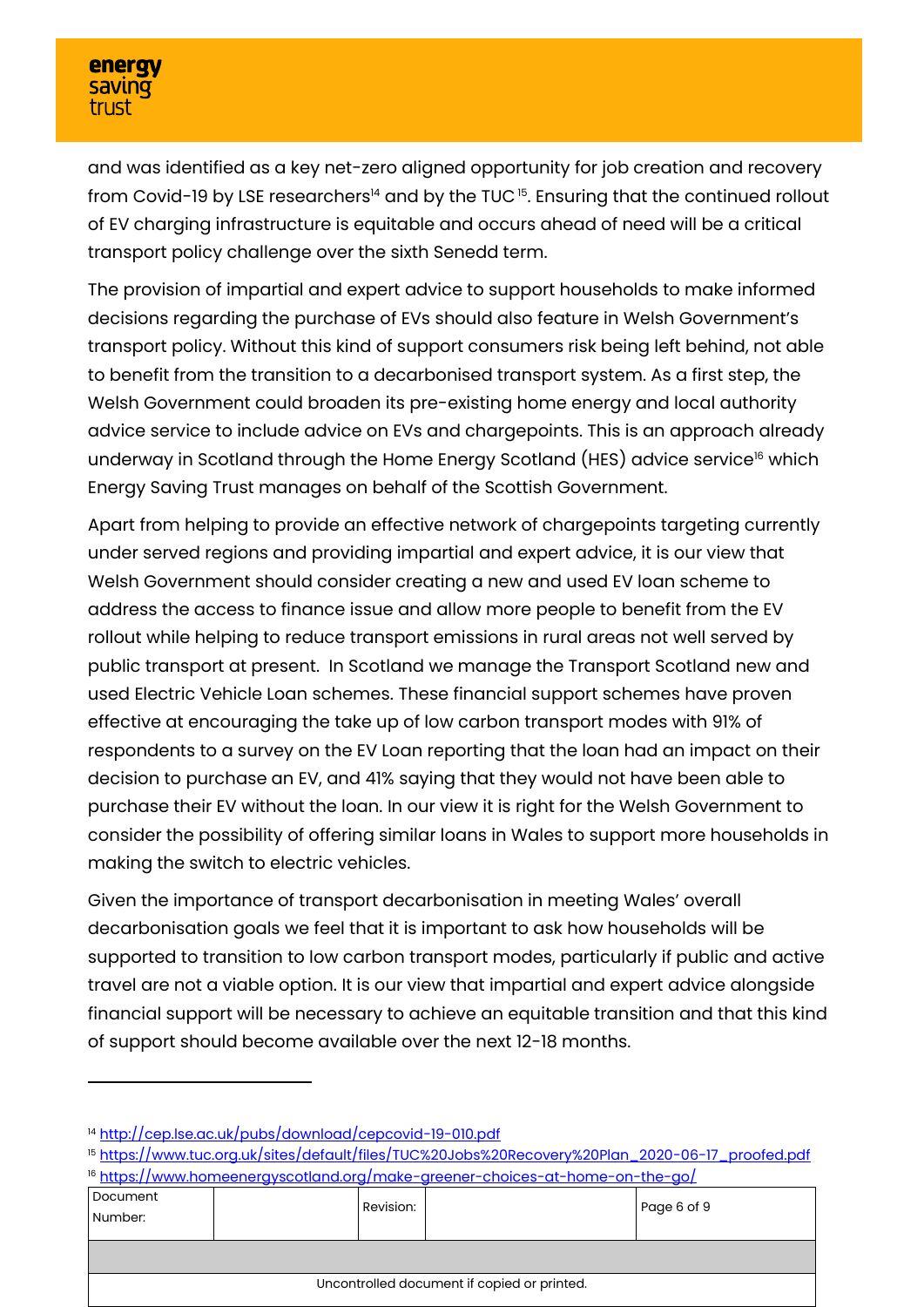### **Ensuring a fair transition**

The final near term priority area that we feel must be a focus of the Committee's work over the next 12-18 months and beyond is helping to ensure that the transition to net zero is fair, with the opportunities and benefits the transition offers distributed equitably across Wales. We are sure that these issues form part of the Welsh Government's thinking around decarbonisation but securing a fair and just transition will prove to be exceptionally challenging, especially in a country which already has issues of entrenched poverty and significant regional disparities.

The recent Climate Change Committee advice<sup>17</sup> to Welsh Government which provided a pathway for Wales to reach net zero by 2050 and formed the evidence base for this becoming the Welsh Government's legal target<sup>18</sup> saw a significant portion of emission reductions coming from lifestyle changes. In fact, reducing emissions by the final 9% in their Balanced Net Zero Pathway for Wales relies upon changes that reduce demand for carbon-intensive activity. In fact, for the UK as a whole nearly 60% of the changes in the Committee's Balanced Net Zero Pathway rely on societal or behavioural changes19. The recent IPPR Environmental Justice Commission final report<sup>20</sup>, which drew on a Citizens' Jury based in the South Wales Valleys, makes it clear that to achieve a just low carbon transition we must engage with communities and people must feel as though they have a stake in a net zero future. We will only be successful in reducing emissions while improving the lives of people in Wales if we bring people along with us and make it clear how normal households stand to gain from the transition (e.g. through better and more fulfilling work, having more comfortable and affordable housing and transport, having a stake in local energy projects, accessing better quality products and food produced closer to home as part of a circular economy etc.). The public recognise that change will be required in their own lives with 83% of respondents to a recent survey<sup>21</sup> agreeing that the way we live our lives will need to change substantially to address climate change. Support for specific measures to reduce emissions also

<sup>21</sup> [https://gov.wales/sites/default/files/statistics-and-research/2021-07/climate-change-and-reaching](https://gov.wales/sites/default/files/statistics-and-research/2021-07/climate-change-and-reaching-net-zero-perceptions-and-awareness-in-wales.pdf)[net-zero-perceptions-and-awareness-in-wales.pdf](https://gov.wales/sites/default/files/statistics-and-research/2021-07/climate-change-and-reaching-net-zero-perceptions-and-awareness-in-wales.pdf)

| Document<br>Number:                         |  | Revision: |  | Page 7 of 9 |
|---------------------------------------------|--|-----------|--|-------------|
|                                             |  |           |  |             |
| Uncontrolled document if copied or printed. |  |           |  |             |

<sup>17</sup> https://www.theccc.org.uk/publication/the-path-to-net-zero-and-progress-reducing-emissions-inwales/

<sup>18</sup> https://senedd.wales/media/be5gx0vh/sub-ld14108-e.pdf

<sup>&</sup>lt;sup>19</sup> [https://www.theccc.org.uk/wp-content/uploads/2020/12/Advice-Report-The-path-to-a-Net-Zero-](https://www.theccc.org.uk/wp-content/uploads/2020/12/Advice-Report-The-path-to-a-Net-Zero-Wales.pdf)[Wales.pdf](https://www.theccc.org.uk/wp-content/uploads/2020/12/Advice-Report-The-path-to-a-Net-Zero-Wales.pdf) p. 146

<sup>20</sup> https://www.ippr.org/research/publications/fairness-and-opportunity